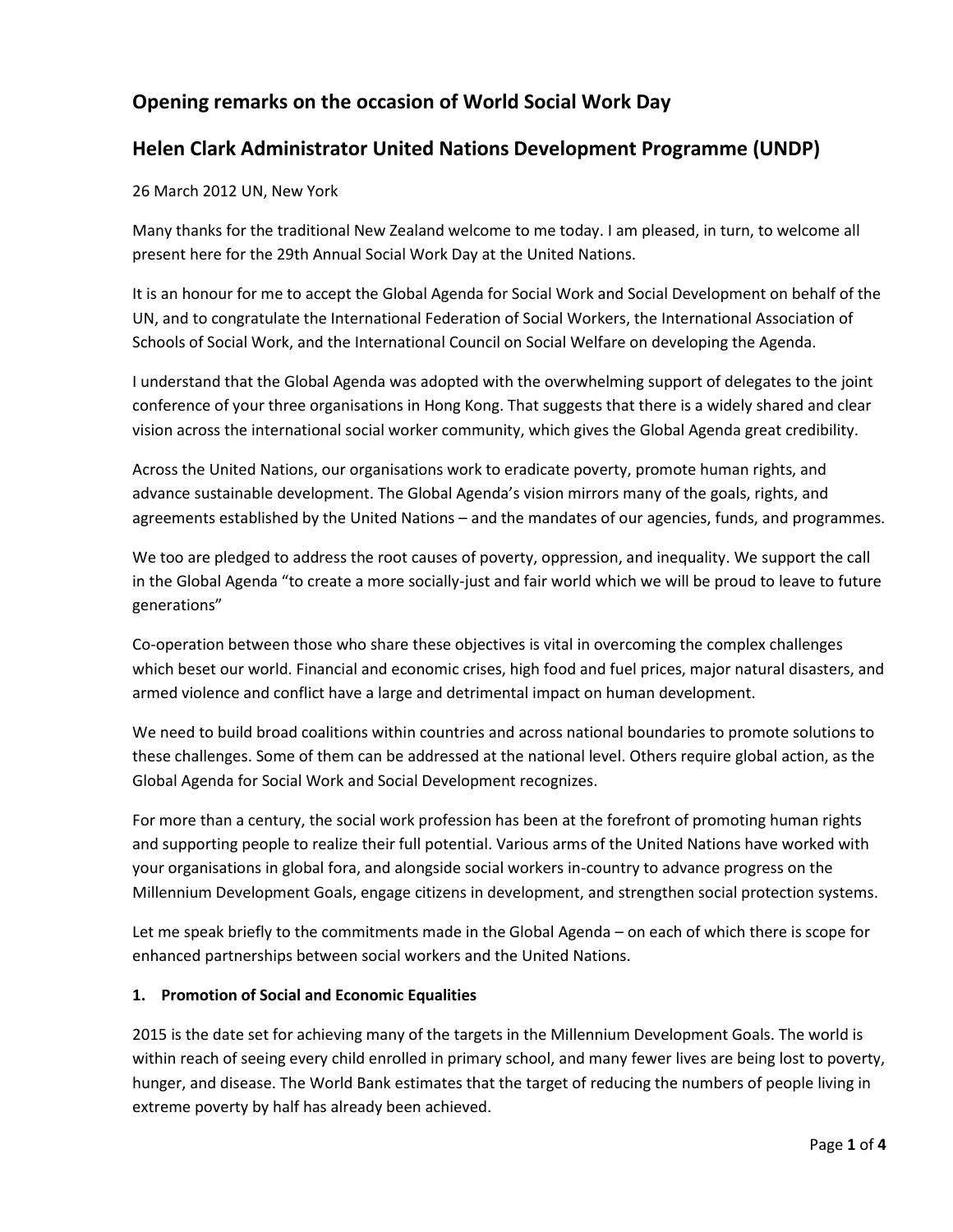Yet a number of inconvenient truths must also be confronted. Many of the seven billion people on our planet live in highly unequal societies where extreme poverty persists and where ecosystems are severely degraded.

Economic and human development progress simply cannot be sustained where gross inequities leave societies unstable and lacking cohesion – and where the ecosystems on which life depends are badly damaged.

An explicit focus on equity and environmental sustainability is needed to accelerate progress on the MDGs and advance sustainable human development for all.

For that, we need approaches which foster the fullest participation of people, along with 'bottom up' advocacy which bring the needs of the poor and marginalized to the attention of governments. Real life understanding of the day-to-day challenges which poor people face needs to inform and shape national development strategies. Social work professionals play an important role in making these connections. Your actions make a difference where it matters most, and your voices provide direction for policies and programmes.

In Colombia and Costa Rica, for example, social work practitioners have been involved in helping to shape national and local MDG acceleration plans, working with the UN and national partners. These are two of a growing number of countries employing the MDG Acceleration Framework to speed up progress towards MDG targets. The Framework is a tool developed by UNDP which uses multi-stakeholder engagement to identify barriers to progress and the solutions which can overcome them.

The success of this approach derives from the broad engagement on which it is based – ensuring support for action plans shaped by practitioners with local know-how and with evidence of what works.

In Colombia, the Framework was applied to address the wide disparities in MDG achievement. Social work practitioners worked with local governments to design actions which took into account the perspectives of communities and targeted those most in need. Social workers are now helping to implement the local action plans, with the aim of reducing disparities within the participating local authority territories.

In Costa Rica, the local knowledge of social workers is helping shape a national MDG acceleration plan aimed at increasing employment for people living with disabilities.

As indicated in the Global Agenda, social workers can help build and strengthen interaction between governments and their citizens, bring the concerns of the vulnerable to the fore, and help local authorities to be more responsive to citizens and accountable for the services they deliver.

UNDP, through the MDG Acceleration Framework and its support for civil society engagement, can be a partner in these efforts. Collaboration between UNDP and your organisations through the Platform Human Development initiative exemplifies this potential. I understand the initiative has, in the last few years, helped to facilitate civil society engagement in the national development strategies of Mozambique, Senegal, Philippines and Nepal.

I have asked UN Resident Co-ordinators around the world to work on establishing Civil Society Advisory Committees wherever possible. These Committees advise UN Country Teams on local and national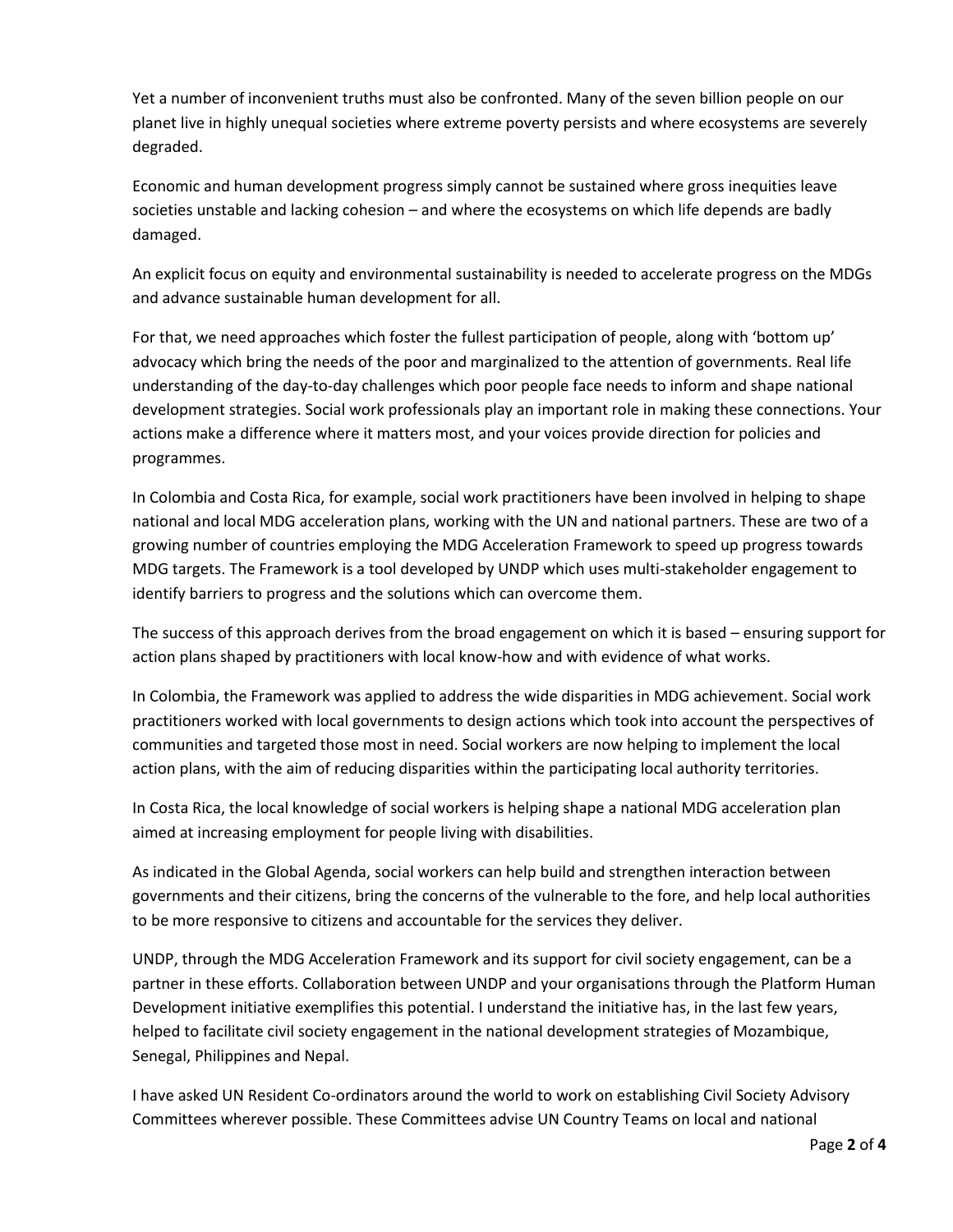development issues, and identify ways to improve civic participation and engagement. Organisations engaged in social work are already engaged in some of them. Their experience is helpful in guiding our work on how to reach marginalised groups and communities, and make social protection systems and service delivery more effective.

While we strive together to support achieving the MDG targets by 2015, the global conversation has already begun on what the development agenda will look like beyond that date.

The preparations for Rio +20, the summit itself, and the large civil society and other events which will run alongside it are an important part of that conversation.

It is important that voices from across the world's communities are heard at Rio +20, and that there is an outcome from the summit which weaves the three strands of sustainable development together. The Global Agenda developed by your organisations makes it clear that you will be actively engaged in these global discussions. I have no doubt that you will help ensure that the perspectives of the world's poorest and most marginalised communities are heard.

## **2. Promoting the dignity and worth of peoples**

I applaud the commitment in the Global Agenda to promote the dignity and worth of peoples.

- You seek universal implementation of international conventions and instruments.
- You support strategies which will drive social cohesion and address the seeds of conflict.
- You seek peaceful resolutions of conflict.
- You advocate for the rights of migrants.
- You will support action against human trafficking.

The United Nations highly values partners like you who share its norms and values, and seek to uphold the substantial body of human rights law which has been developed.

A role of UN Country Teams around the world is to support countries to translate global norms and standards into national policy and practice. UNDP works in a great many countries to help establish independent national human rights commissions and build the effectiveness of those which already exist. A survey of our Country Offices in 2008 also revealed that more than a third of them were helping to harmonise national legislation with international human rights instruments.

#### **3. Working toward environmental sustainability**

Sustaining human development progress is about meeting the needs of people today without compromising the prospects of future generations.

Last year the global Human Development Report published by UNDP argued that equity and environmental sustainability must be advanced together to maintain progress on human development. In our work we look for "triple win" policies which reduce poverty and inequality and are good for the environment.